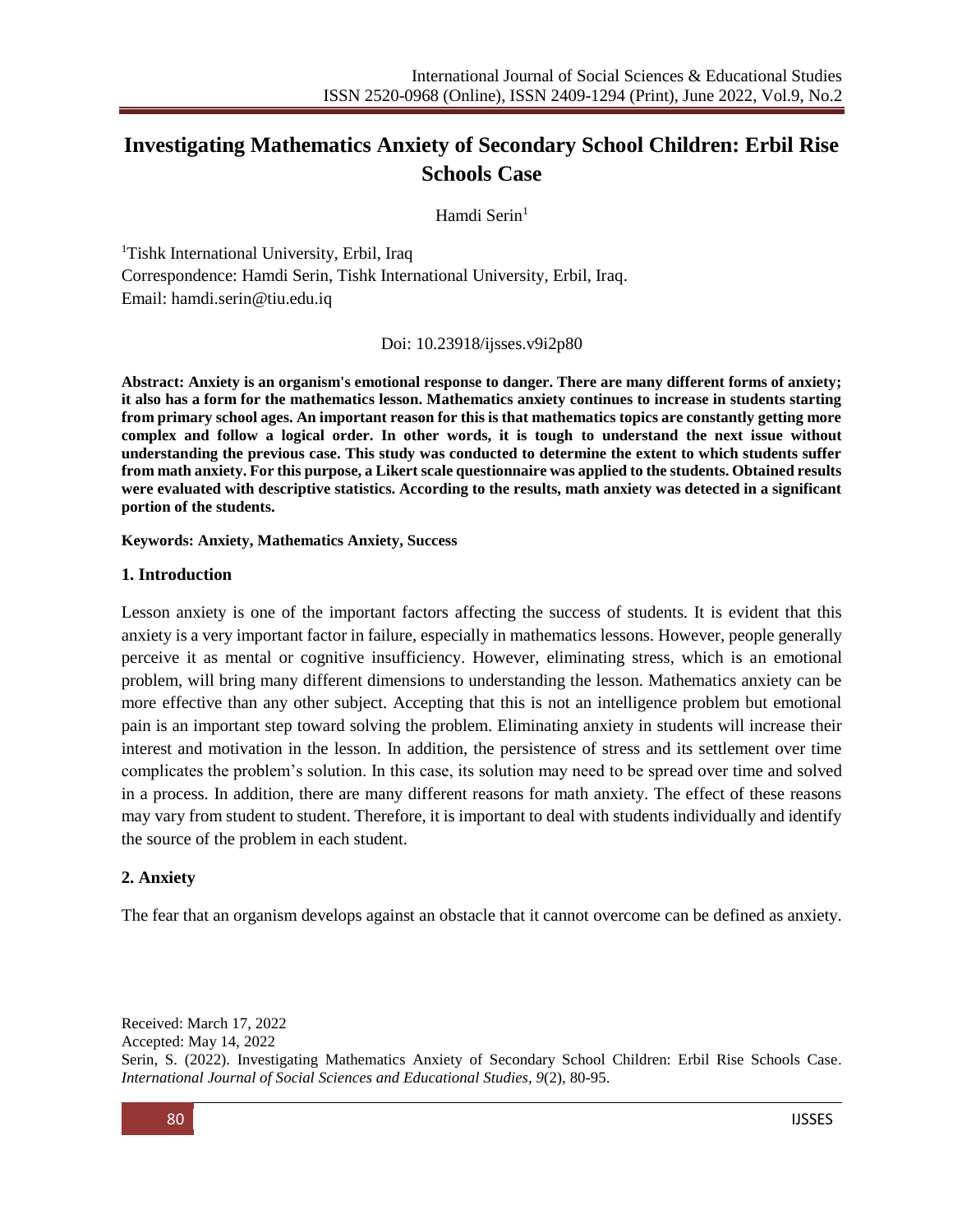Anxiety may differ in people according to age and gender characteristics, as well as according to the obstacle that appears. Therefore, it is pretty challenging to make a universal definition. The characteristics of anxiety, which vary according to the person and the situation, force us to define it locally (Nesse, 1999).

Anxiety, which can be defined as a feeling of fear developed by the organism against the approaching danger, emerges with some physical tension. These situations, which the organism perceives as a risk, may originate from the outside world as well as from the inner world of the person. In addition, anxiety, which is defined as an emotional state that occurs with unpleasant content, is reflected as a state of fear and alarm (Perrotta, 2019).

Anxiety, which is a complex emotion in general, reveals itself as uncertainty, apprehension, fear, and alarm. The organism feels helpless against the obstacle or danger. In this case, the organism reacts emotionally and reflects it outward with some biological modifications (Horwitz & Wakefield, 2012). Anxiety is a natural human response, although its extremes have been described as a psychological disorder. Anxiety, which arises as a response to the danger the organism sees in front of it, shows that the organism is prepared for the threat. However, this concern changes according to the intensity of the danger, as well as according to the characteristic features of the organism. In this case, moderate anxiety is a tolerable response. Extreme conditions and long duration are pathological conditions (Gorman, 1996).

Extreme forums of anxiety produce several psychopathological consequences. In this case, the organism feels disproportionate fear of harm. There are some extremes that ordinary people do not think about in the face of the same danger. It is challenging for the organism to cope with this fear, which is sometimes irresistible (Perrotta, 2019). There is a fear of making mistakes and pathological perfectionism in another form. In this case, the individual, who sees that his work is not perfect by his own standards, is under the delusion that this will inevitably lead to negative and catastrophic results (Perrotta, 2019).

In another form of anxiety, the individual develops intolerance to uncertainty. In particular, it is seen that some people want to know all aspects of the events in front of them, and they feel that they should grasp the possible negativities that may arise. However, the emerging risks exceeding human knowledge and estimation trigger such anxiety (Gentes & Ruscio, 2011).

In addition, people's negative self-assessments and seeing their own capacities as insufficient increase their anxiety levels and prevent them from using their abilities as they should (Kruger & Dunning, 1999). To avoid it, students should give authentic tasks to make them interested, motivated, and engaged (Ulker & Yildiz, 2021). In another type of this anxiety, some people feel the need to control everything. However, if this is not possible, they develop anxiety (Moulding & Kyrios, 2006).

In terms of learning, anxiety has dimensions that need to be underlined. The student's concern shows features that increase his performance up to a certain level. However, after the point where anxiety reaches maximum performance, the organism's feeling of more dread causes performance loss and a decrease in success as it exceeds the tolerable limits. Even after a certain point, stress emerges that the organism cannot tolerate. The excessive anxiety that occurs, in this case, causes the organism's psychological discomfort and reduces the success considerably. The figure below shows the relationship between stress and performance.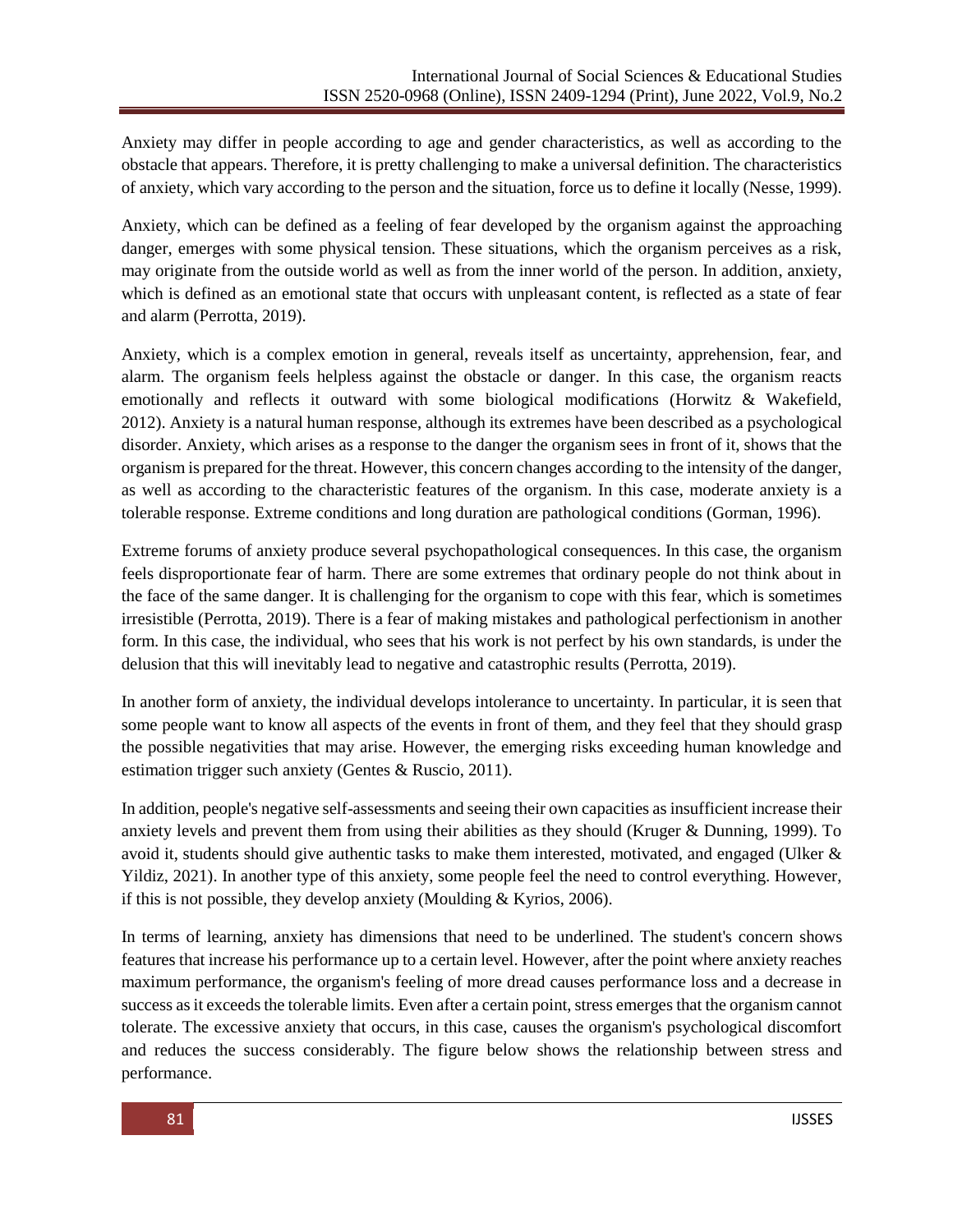

Figure 1: The relationship between anxiety and performance (Perrotta, 2019)

After the point where stress factor affects the organism adversely, the individual also develops panic, anger, and violence (Perrotta, 2019).

# **3. Mathematics Anxiety**

The fear that a student develops that they will not be able to understand math topics is called math anxiety. In some cases, even if they know the subjects of mathematics, the fear and anxiety of not understanding the mathematical problems that they will encounter arise (Ashcraft & Moore, 2009). This fear often arises when academic performance is inadequate. In other words, math anxiety occurs in people who are not able to do math correctly. Significantly, the low performance of the students who have good performance in other courses and the fact that they do not understand the subject properly are factors that trigger math anxiety (Maloney et al., 2014). In addition, individuals with math anxiety have very low self-confidence and take little or no pleasure in mathematics. That's why they avoid professions that are related to mathematics (Hembree, 1990).

Some studies have shown that math anxiety occurs more in girls than boys. In addition, this anxiety can start from the 1st and 2nd grades of primary school. It continues to increase afterward (Maloney et al., 2014). Another remarkable situation about mathematics anxiety is that students who are not successful in mathematics are generally thought to have this anxiety. However, students who achieve sure success in mathematics also have some concerns, and it negatively affects the students' mathematics performance (Park et al., 2014).

Mathematics anxiety is one of the most important reasons for failure in mathematics. Many students carry this concern after the 4th grade of primary school. However, at this point, it becomes clear that loss in mathematics should be sought in the emotional characteristics of the person rather than the intelligence characteristics. Emotion, belief, and attitudes, which are the essential elements of a person's affective side, emerge as very important factors in the development of anxiety. These emotional elements also trigger math anxiety in many students. In this case, math anxiety is accompanied by fear, panic, and embarrassment. When all these emotional states come together, math anxiety arises. This shows that failure in mathematics should be sought in emotional characteristics rather than intelligence characteristics (Ashcraft & Moore, 2009).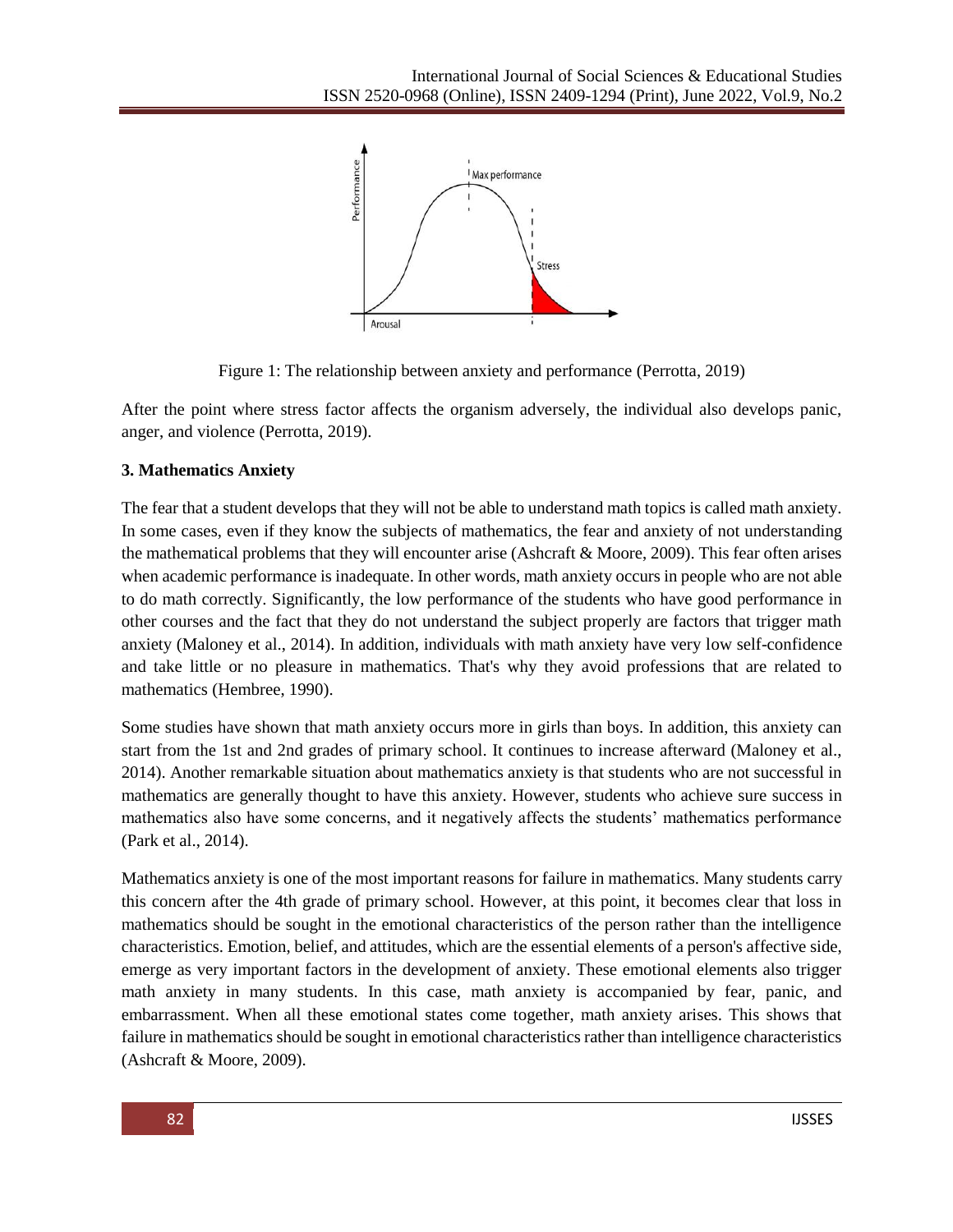It is undeniable that mathematics has some aspects that require high cognitive performance due to its nature. We can state that these abstract aspects contain some elements that explain the failure in mathematics. However, the conceptual aspects of mathematics have created some cultural prejudices, and it has been observed that the majority of people develop negative feelings towards mathematics together with the subconscious they receive from their culture. In fact, this negative cultural environment affects people starting from childhood and continues to increase at later ages. It can be asserted that this cultural background feeds the mathematics anxiety seriously (Dowker et al., 2016).

The accumulation of academic literature on mathematics anxiety takes us to a different point. At this point, while it is an important discussion topic to what extent mathematics anxiety causes difficulties in understanding mathematics, another dimension of the issue is how much mathematics causes these worries since mathematics is actually a complex subject. In other words, it is an important debate whether math anxiety causes failure in mathematics or the difficulty of mathematics causes anxiety (Dowker et al., 2016).

The anxiety that the students show towards the lessons is not limited to mathematics. In fact, students develop anxiety towards others, too. But math anxiety is so dominant above all others that it almost puts the others in the background. Therefore, the emerging literature has generally been shaped around mathematics anxiety (Punaro & Reeve, 2012). The figure below clarifies the process of mathematics anxiety (Mitchell, 1987).



Figure 2: Math anxiety process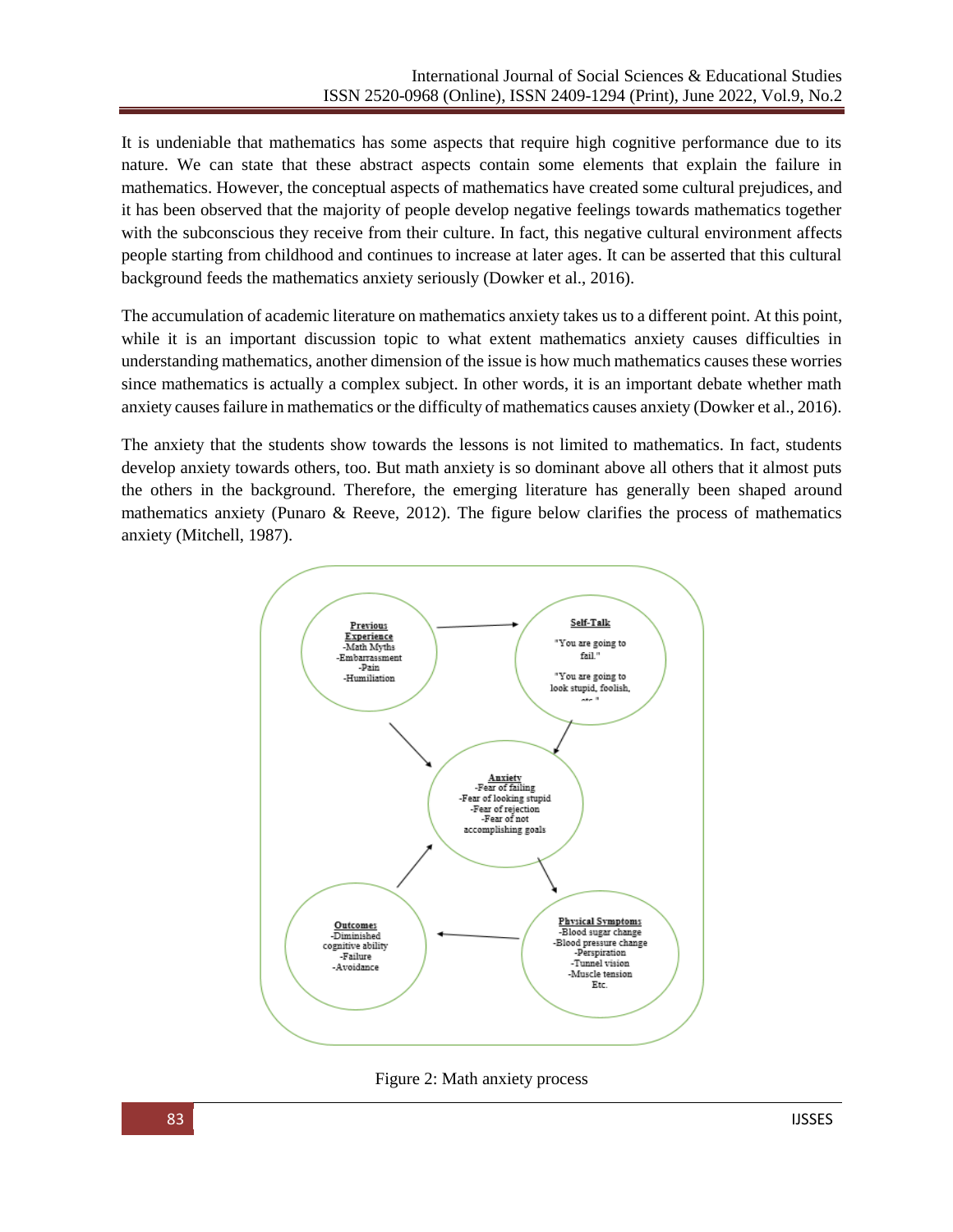# **4. Factors Giving Rise to Mathematics Anxiety**

Mathematics anxiety is a situation that arises under the influence of very complex factors. Each of these factors can affect students at different rates, and only some of them may also be effective. These factors cover a broad spectrum starting from the person himself to his family, teacher, school, and even the society in which he lives.

# **4.1 Individual Factors**

Even personal factors alone are quite a large volume. At the beginning of these unique factors are the genetic characteristics of the student. There are similar situations in previous generations of people who are often unsuccessful in math and are highly anxious about it (Wang et al., 2014). Some studies have shown that gender factor plays a role as well in math anxiety (Spelke, 2005). In particular, studies have reflected that girls are more concerned about mathematics than boys (Devine et al., 2012). Some studies have also stated that the gender factor emerges at later ages and is not seen in primary school children (Dowker et al., 2012). In addition, it has been observed that people who are exposed to some gender stereotypes experience this anxiety more. In addition, some female teachers have expressed this concern to children because they are very worried (Beilock et al., 2010).

The age factor also has essential effects on math anxiety. Generally, children of primary school age do not have much math anxiety. However, it was observed that anxiety increases in direct proportion to age as the age progresses (Mata et al., 2012). Such a result may be due to the fact that mathematics was given in the form of simple four operations in primary school ages, but that it included much more abstract elements in the following years.

Students' family structure and socio-cultural background also play a role in math anxiety. The encouragement and support of the family is an important factor in overcoming this problem. Likewise, it has been noted that families with better social and economic status are generally more successful in life, as well as relatively more successful in mathematics (Adeyemi, 2015). In addition, the individual abilities of the student play an important role. Although some students show significant success in all other subjects, they cannot show the same success in mathematics. In addition to all these, people's need to learn mathematics and the fact that they face it as a need is a factor that increases their anxiety about mathematics (li et al., 2021).

A person's attitude towards mathematics and anxiety about mathematics are two different things. Attitude shows the student's interest in the lesson. However, there can sometimes be a direct relationship between attitude and anxiety because anxiety can arise in people who need to learn mathematics. It is difficult to express that people who have a negligent attitude towards mathematics will have any concerns (Adams & Holcomb, 1986).

# **4.2 Culture**

The negative attitude towards mathematics in some cultures develops so much that it plays an important role in younger generations' negative attitudes and concerns. In some cultures, the importance given to mathematics is transferred to younger generations in the same way, and it is seen that students in these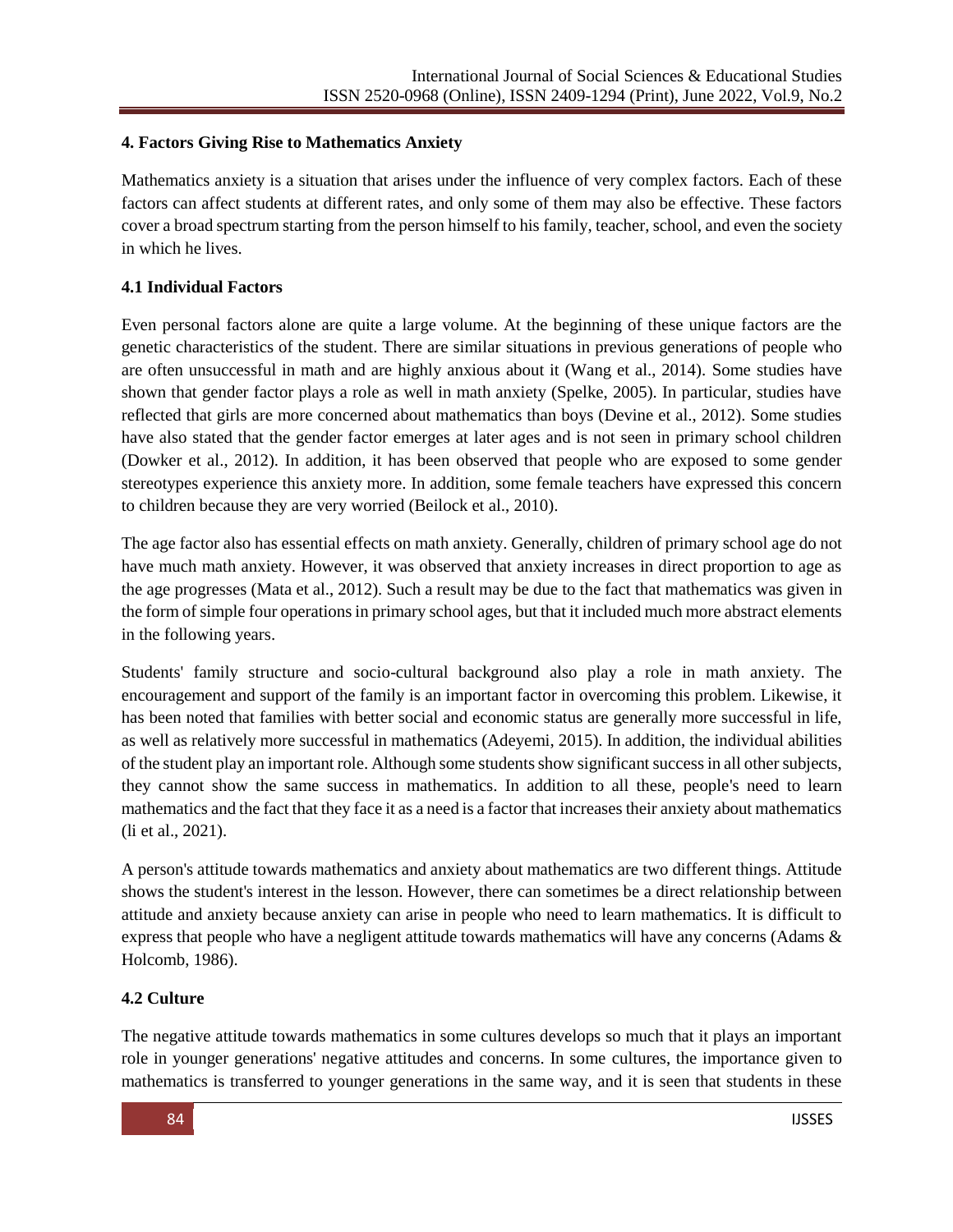cultures experience less anxiety. Celik and Yunus (2019) note that the cultures of society and the language they use are two important things that constitute them and do not separate from each other. Meanwhile, concerns about mathematics are taken to different dimensions at this point. Although math anxiety is less in children who grow up in societies with high mathematics achievement, another dimension of this anxiety emerges (Serin, 2020). Career and success are measured by mathematics. In these societies, children are worried about increasing their mathematics achievement. In countries with high mathematics achievement, such as Korea and Japan, students' mathematics anxiety is relatively quite high even though they are successful. On the other hand, although mathematics achievement is high in Western European countries, anxiety remains at low levels (Dowker et al., 2016).

# **4.3 School**

Students are satisfied when a university of their choice meets or exceeds their expectations (Khan & Yildiz, 2020). School environment and mathematics achievement at school affect students' success as well as their anxiety levels. Generally, students in schools with higher mathematics achievement tend to be more successful, and there is less anxiety about mathematics. In addition, the educational technologies used by the school have a significant impact on learning. Worry often arises where there is no learning (Thomson et al., 2003).

# **4.4 Teacher**

One of the most important reasons why students worry about mathematics is the teacher. It has been determined that if the methods and techniques used by the teacher are correct and suitable for the student's learning, self-confidence develops in the students. Otherwise, anxiety occurs. The teacher's attitude towards both the lesson and the students has the potential to determine the students' attitudes in this regard, as well as their perspectives towards mathematics. While the teacher's attempts to increase the student's interest in mathematics are an important factor, negative attitudes are another important factor in the students' anxiety. In addition, the experience of the teacher and, accordingly, the excellent teaching of the lesson is a very important factor in the development of students' attitudes and concerns (Jackson & Leffingwell, 1999). As a result, teachers' implementing extracurricular activities in warm-ups or after the lesson is paramount to fade the students' anxiety away (Tosun & Yildiz, 2015).

# **5. Methodology**

# **5.1 Research Model**

This study was organized with a Likert scale questionnaire for students to reveal their math anxiety. In the questionnaire we applied, first of all, their fears against mathematics were investigated, and questions were asked about it. In the second part, the students' opinions about the issues that may be the causes of this anxiety were investigated.

### **5.2 Sampling**

In this study, Rise International School students belonging to Stirling schools in Erbil city of Iraqi Kurdistan region were used. These students are 7th and 8th-grade students, and there are 20 of them in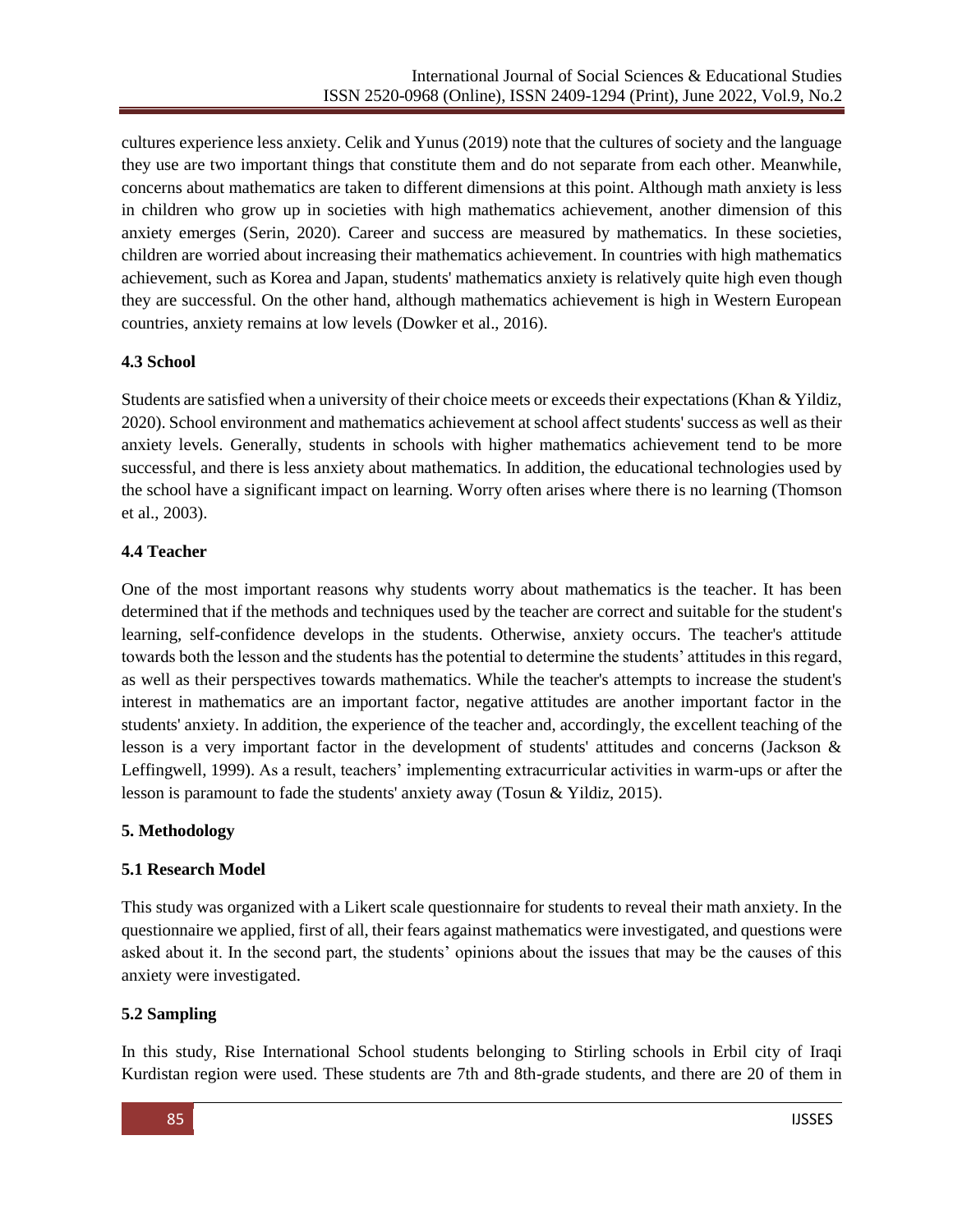total who answered the questionnaire. The 7th grade, in which mathematics started to get complicated and started to include abstract concepts, was specially chosen. The fact that students' math subjects have gone beyond the four operations and are now in a position to challenge students is an important reason for choosing these classes.

# **5.3 Data collection**

The 11-question questionnaire, which we prepared in accordance with the Likert scale, was prepared in Google Form and conveyed to the school administration. The school administration shared the link we sent with the students, and the students filled out this questionnaire.

# **6. Findings**

In the questionnaire we created, students' concerns about mathematics were investigated. In order to reveal this, besides the questions about the nature of mathematics, the students' personal concerns were investigated. In addition, it has been tried to reveal how much the effect of the multiplication table, which may cause math anxiety in students, can be.

First of all, the students were asked a question about what kind of image emerges in their minds about mathematics. Students who are concerned about mathematics often refer to mathematics as a complex and incomprehensible subject. To see what reflections this had on the students, we asked the students the next question.





8 students (%40) out of 20 agree that mathematics is something complex and incomprehensible, and it is relatively high for an ordinary sample. Moreover, 9 of them (%45) are neutral, and they are in two minds about it. They did not make up their mind precisely about it. It seems a majority of the students have some negative opinions about mathematics.

We see that the perception that mathematics has complex and incomprehensible aspects is effectively entrenched in students. While the previous question was about the nature of mathematics, the next question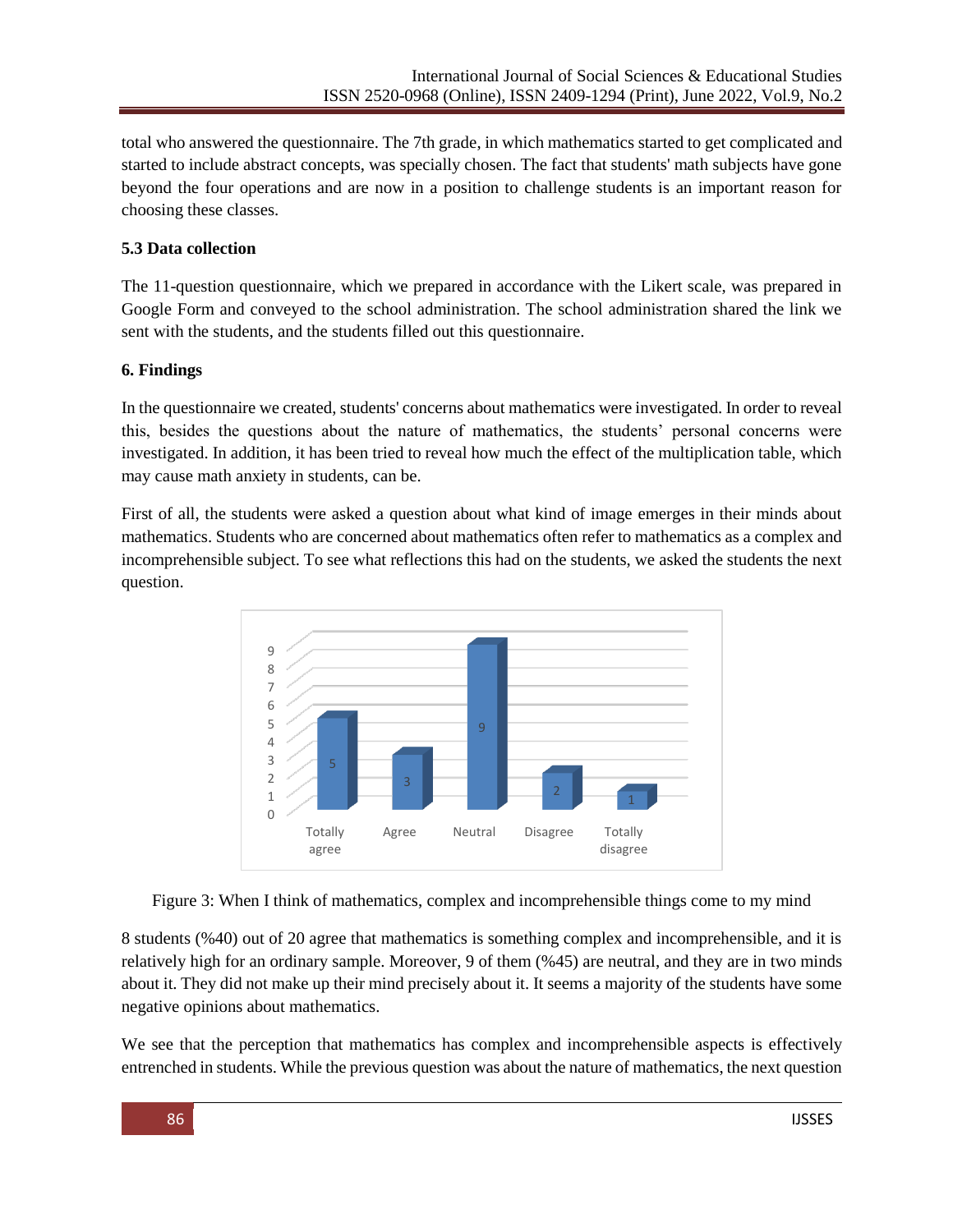examined the emotional approaches of the students towards it. In this context, whether they were worried when asked a math question was discussed.



Figure 4: I am worried that I will always be asked questions in math classes

When we look at the response we received, 8 students (40%) expressed their concerns. However, 9 students (45%) stated that they did not experience such anxiety. As it is understood from these statistics, although the majority of the students have some stereotypes about mathematics, some of them stated that they are not worried. Although these students accept the difficulty in mathematics, they do not feel any emotional avoidance in themselves.

The fear of mathematics can sometimes reach uncontrollable levels, and this can turn into a phobia. In this case, the prejudices they have developed against mathematics can be an important obstacle to achieving success. We asked the following question to determine how far these concerns have gone.



Figure 5: I fear nothing as much as I am afraid of math exams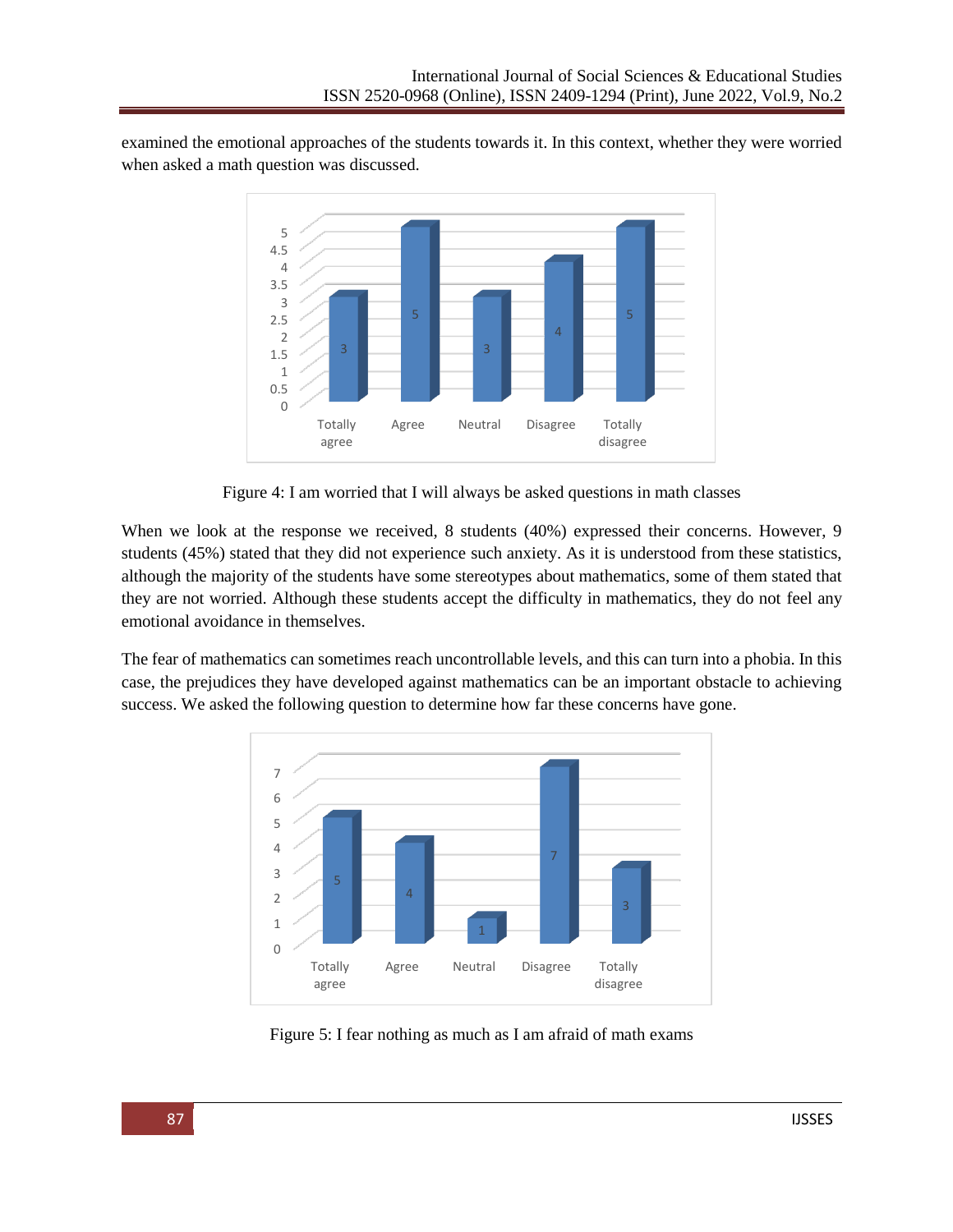9 of the students (45%) stated that they were afraid of nothing else as much as they feared mathematics and implied that their fear of mathematics had turned into a phobia. On the other hand, 10 students (50%) stated that they did not experience such fear. The striking point is that only one student remained neutral on this subject. As can be understood from here, the students clearly defined their ideas about the fear of mathematics.

One of the moments when the anxiety and fears about mathematics are felt the most is when they have to attend the lesson. Because in this case, a real stimulus emerges that will remind them of their fear of mathematics. We asked students if they were afraid when they entered their math classes to determine this.



Figure 6: I get scared when I go to math class

Consistent with the previous questions, 7 students (35%) stated that they experienced fear when they entered mathematics classes. While 12 students (60%) stated that they did not experience such fear, only one student remained neutral on this issue. We can draw from this conclusion that the students exhibited an evident attitude about their emotional approach. In other words, while there are no clear answers where ideas are asked, it is seen that students are very clear when emotional methods are requested, and they differ sharply on such issues.

So far, how much children are worried about mathematics and the ratio of those who are concerned to the total number is shown. As seen above, some students do not have much concern about mathematics. However, the issue of how much they like mathematics is discussed in the next question. We asked the following question because it turned out to be an important topic how much students without fear of mathematics love mathematics.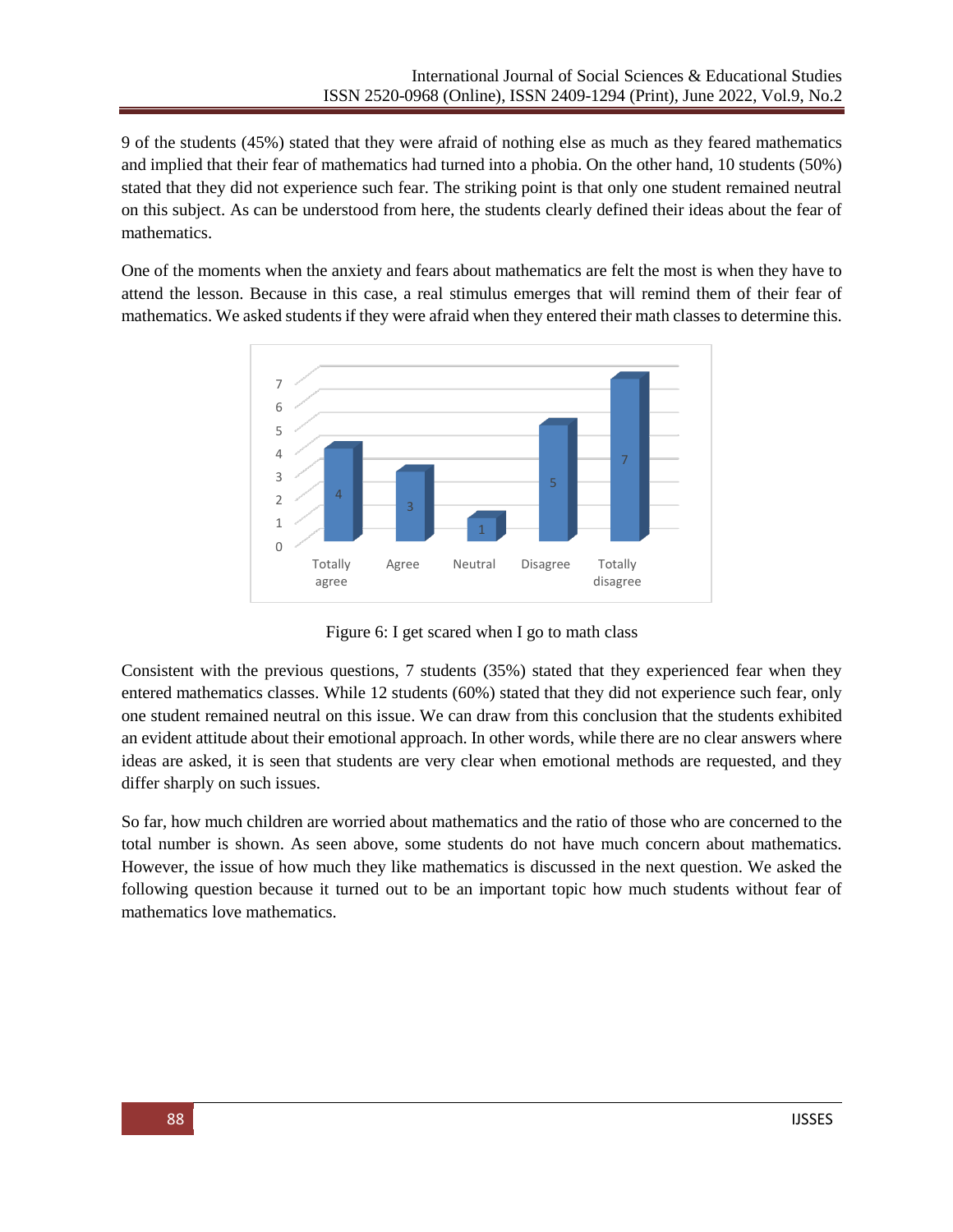

Figure 7: For me; math is a lot of fun

Only 3 of the students (15%) stated that mathematics is entertainment for them. Generally, 60% of the students indicated that they were not afraid of mathematics. However, the number of those who love mathematics is deficient among them. Therefore, even those who do not have a fear of mathematics do not see mathematics as a fun lesson. Moreover, a significant part of them (7 students) remained neutral about it. They cannot clearly express their emotional affinity to mathematics.

One of the most significant fears of those who have mathematics fears to ask questions in class. They are aware that the question they ask, especially when they do not understand the subject, can become a problem. In this case, they fear being humiliated by their friends. Because of these fears, students avoid asking questions in class. We asked the following question to determine how valid this was with the students we surveyed.



Figure 8: I'm afraid to ask questions in math class

We have determined above that 40% of students generally have math anxiety. We see that 4 of these students have concerns about asking questions. The number of children who expressed their mathematics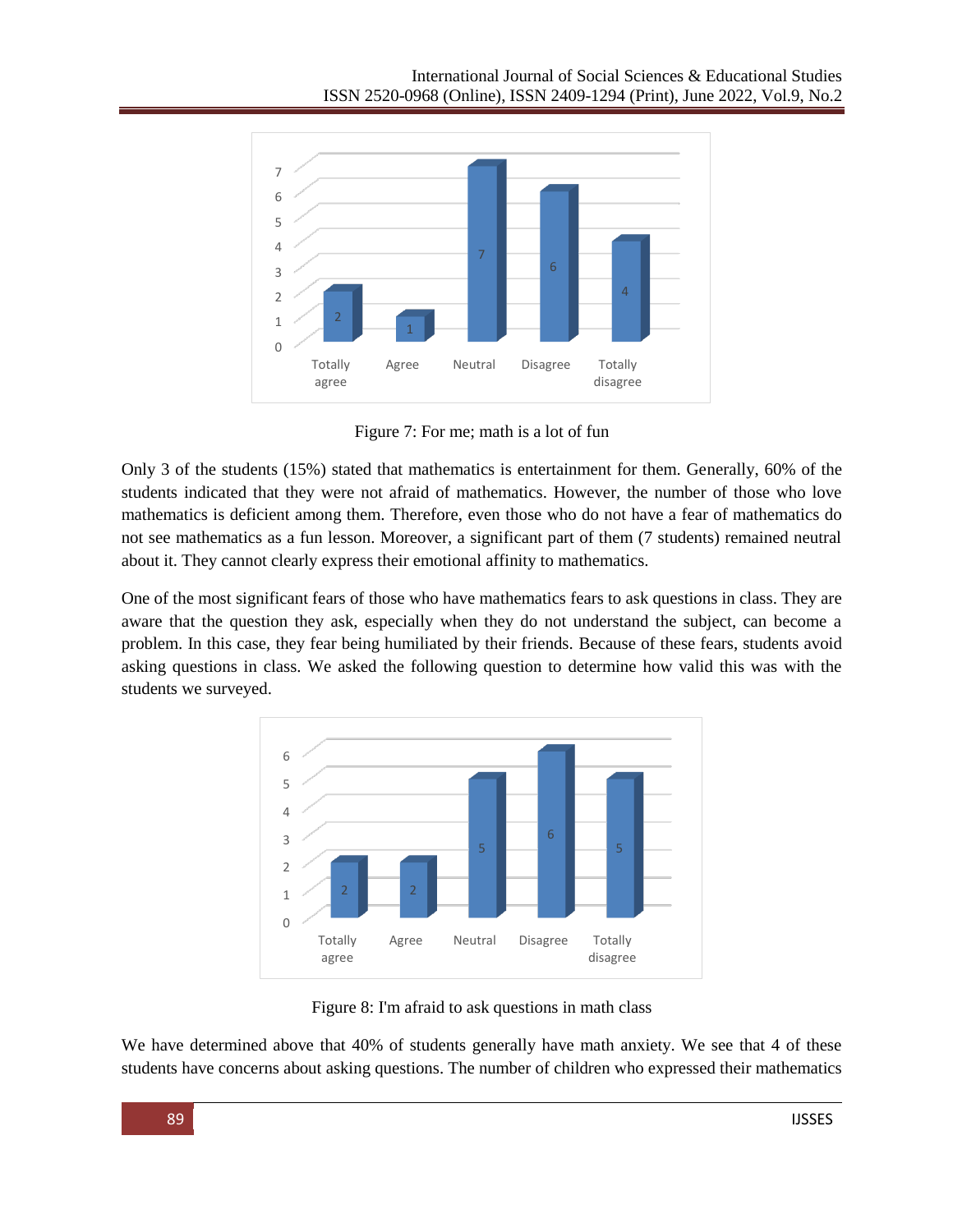anxiety was 8. When we calculate that 4 of them are afraid to ask questions, we see that half of these students are scared to ask questions.

Sometimes, not knowing the rudimentary elements of that course can be found as a reason at the root of the problems. In order to determine this situation, it was investigated in the next question whether the multiplication table, which is one of the fundamental subjects of mathematics, was known by the students.



Figure 9: I have problems with the multiplication table

When we look at the answers we received from the students; we see that only 2 students have problems in this regard. Others have not shown such a problem. Therefore, it is seen that not knowing the multiplication table does not pose a problem. The two students might be severe cases because they have been supposed to know it up to this class.

One of the most common complaints about mathematics by students is that the subjects are more complex in each next issue. Mathematics anxiety tends to increase daily in students who constantly have to deal with more complex topics. We asked the following question to see how valid this finding was for the students we surveyed.



Figure 10: Mathematics topics are getting more complex every day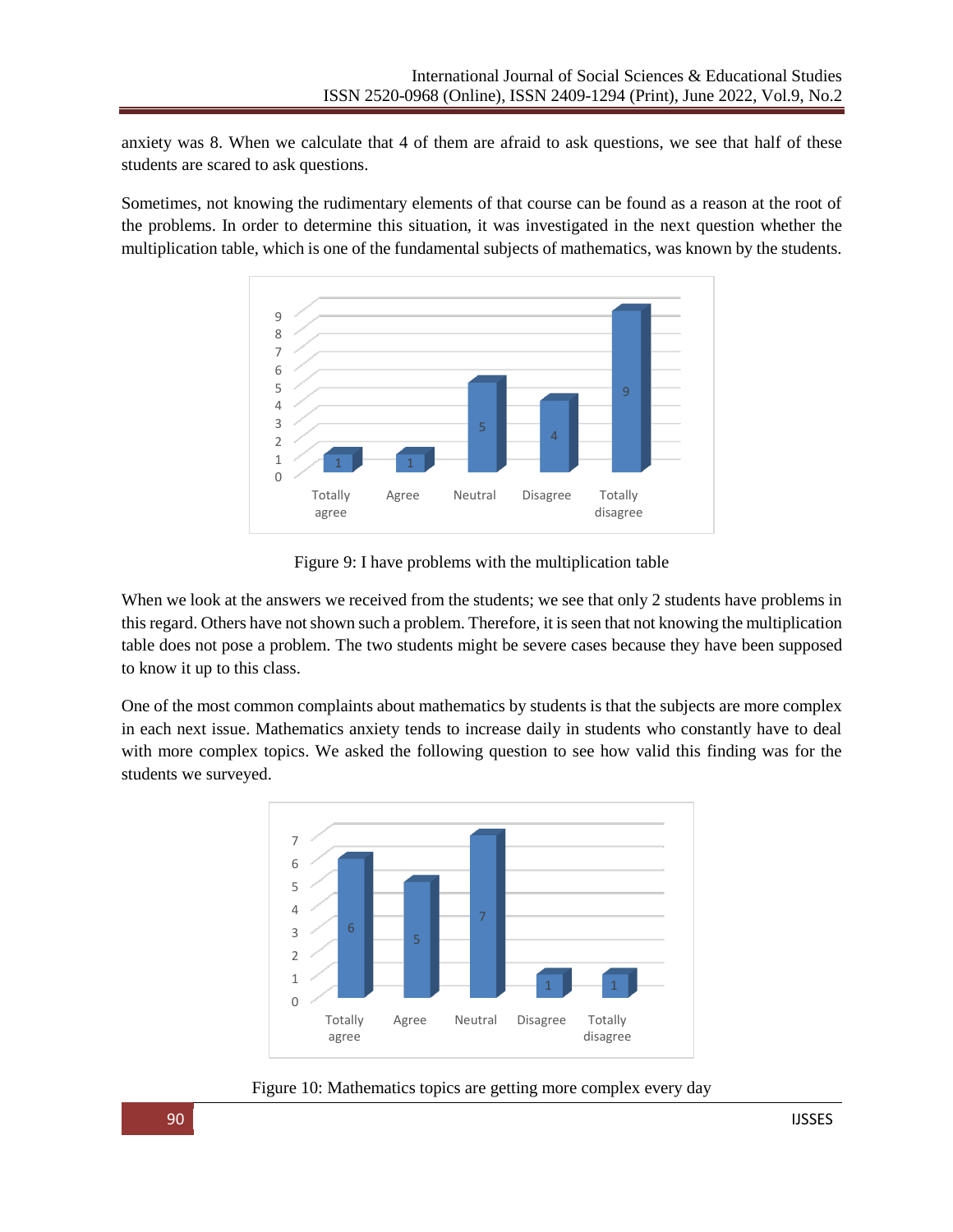It is seen that 11 students (55%) expressed a positive opinion on this subject. On the other hand, 7 students (35%) remained neutral. The positive views of the majority of the students on this issue show that it is a serious problem for them as well. The fact that the topics become more difficult with each passing day makes it difficult for students to understand and causes them to become tenser over time. Even reaching some extreme points causes anxiety. One of the most important aspects of mathematics that distinguishes it from all other courses is that its subjects follow a logical order. In fact, sometimes, not understanding an issue may cause no future subject to be understood. Students' missing a class makes it difficult to understand other lessons. In fact, the continuation of this situation in every coming topic may cause a gradual increase in mathematics anxiety. We asked the next question to determine how effective this was on students.



Figure 11: It is impossible to understand a topic if you do not understand the previous topic

As can be seen, 15 students (75%) expressed a positive opinion on this issue. 3 students (15%) remained neutral. The fact that the majority of the students expressed a positive opinion on this issue shows how serious the issue is for the students. Only 2 students shared a negative opinion on this subject. To strengthen the previous answer, we asked the next one to the students. We wanted to detect if they really think that every next topic is becoming harder for them.



Figure 12: Every topic is more complex than the previous topic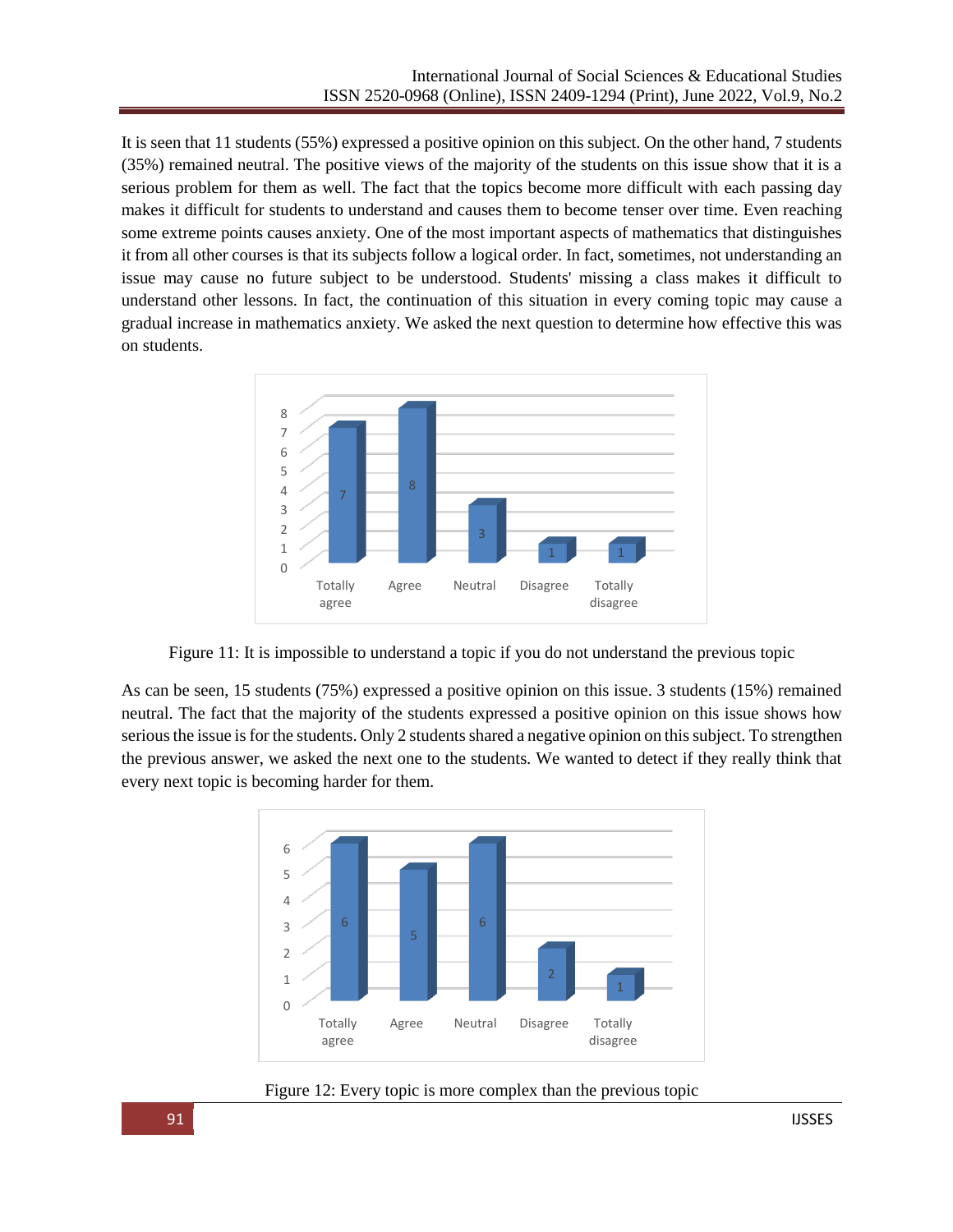As can be seen, 11 students (55%) think that every topic is becoming harder than the previous one. 6 students (30%) remained neutral, and 3 of them (15%) disagreed.

#### **7. Discussion**

It is true that if learners can manage their own learning, they will be better prepared and will learn with ease (Yildiz & Yucedal, 2020; Mart, 2021). Moreover, mathematics is inherently a difficult subject. First of all, making operations on abstract concepts and dealing with numbers all the time has negative effects on students' psychology. On top of that, one of the most important factors that make mathematics difficult for students is that the subjects are constantly getting harder. Therefore, negative thoughts and feelings towards mathematics can constantly develop in the minds of students. Mathematics portrays complex and incomprehensible images for many students, as it emerged in our survey. First of all, these prejudices against mathematics are factors that make it difficult from the very beginning.

Therefore, when students are asked a math question, they feel very anxious and fear that they will not be able to solve the question. This has some different implications. Especially the fear of being humiliated in front of their friends is holding back students from taking bold steps. In fact, for some students, the fear of mathematics has reached such a point that they can forget all their other worries. A significant portion of the students stated that they were afraid of going to the math class. Although this number is below the class average, it is quite a lot for a class.

Similarly, where it was determined how much fun the students took from mathematics as a lesson, very few students stated that mathematics was fun. However, as revealed in other questions, the number of students who are not afraid of the mathematics lesson is not proportional to the number of students enjoying it. More than half of the students said that they were not scared of taking a math class and that they could do it when asked a question. However, students who say they enjoy the mathematics lesson are only 15% of the course.

In addition, it was observed that some of the students in the class hesitated even to ask questions. An important reason for this is the fear of not understanding the lesson, as well as the fear of being humiliated by his friends. One of the reasons behind students' failures in mathematics lessons may be that they do not know some basic mathematics subjects. So, where we asked students if they knew the multiplication table, we found that very few people did. Therefore, this subject is either very little or not included in the underlying causes of math anxiety.

One of the difficult aspects of the mathematics course is that the subjects become more difficult with each passing day. When we ask how valid this is, it is seen that the majority of the students agree on this issue. Therefore, there is an important reason behind the math anxiety that the subjects are getting more difficult with each passing day. In parallel with this, we asked the students to what extent they can understand the next topic when they do not understand a subject. Likewise, the majority of the students stated that it is not possible to understand the other topics without understanding previous ones. This is one of the most important reasons for math anxiety. Another reason for concern is that students express that each passing case is more difficult than the previous one.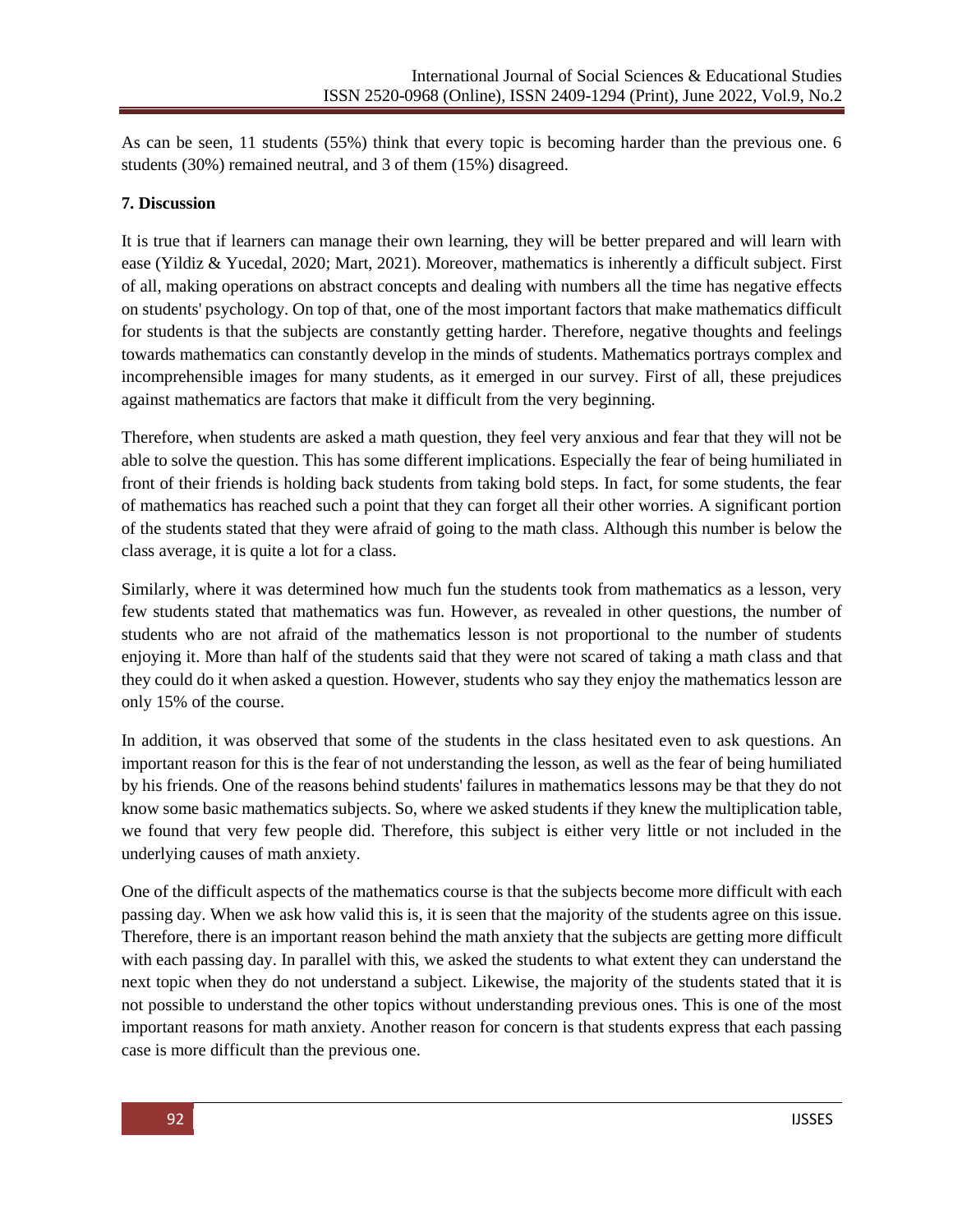The fact that mathematics is complex by nature is one of the essential factors that feed students' anxiety. Not understanding the subjects over time and not being able to cope with new topics day by day causes the pressure to increase constantly and reduces the student's success in the course.

# **8. Conclusion**

There is a lot for teachers to do for a complex subject such as mathematics. First, teaching the mathematics course in order to catch up with the curriculum is one of the issues that cause the problem. Students need a lot of psychological support from their teachers. Understanding mathematics includes emotional and affective elements rather than cognitive elements. Minimizing students' math anxiety and providing them with a more comfortable environment will carry mathematics teaching to a different dimension. By nature, people have a lot of prejudices against mathematics. Elimination of these prejudices should be one of the important tasks of the mathematics teacher. In order to eliminate mathematics anxiety, some roles should be undertaken by policy makers as well as the role of the teacher. Mathematics anxiety is not only related to the aspects of the course itself but also cultural forms feed negative perceptions. In order to overcome these difficulties, other actors other than the teachers should also come up with new ideas.

This study focused on the dimension of mathematics anxiety related to the lesson itself. In addition, these anxieties may originate from the teacher as well as from the textbook. Sometimes it can even be caused by classmates. The focus of this study only on the course is one of the limited aspects of the study.

#### **References**

- Adams, N. A., & Holcomb, W. R. (1986). Analysis of the relationship between anxiety about mathematics and performance. *Psychological Reports*, *59*(2), 943-948.
- Adeyemi, A. (2015). Investigating and overcoming mathematics anxiety in in-service elementary school teachers. *Electronic Theses and Dissertations. 5463*[. https://scholar.uwindsor.ca/etd/5463](https://scholar.uwindsor.ca/etd/5463)
- Ashcraft, M. H., & Moore, A. M. (2009). Mathematics anxiety and the affective drop in performance. *Journal of Psychoeducational Assessment*, *27*(3), 197-205.
- Beilock, S. L., Rydell, R. J., & McConnell, A. R. (2007). Stereotype threat and working memory: mechanisms, alleviation, and spillover. *Journal of Experimental Psychology: General*, *136*(2), 256.
- Celik, B., & Yildiz, Y. (2019). The role of foreign language culture in teaching the language and learner motivation. *International Journal of Social Sciences & Educational Studies*, *5*(4), 150-161.
- Devine, A., Fawcett, K., Szűcs, D., & Dowker, A. (2012). Gender differences in mathematics anxiety and the relation to mathematics performance while controlling for test anxiety. *Behavioral and brain functions*, *8*(1), 1-9.
- Dowker, A., Bennett, K., & Smith, L. (2012). Attitudes to mathematics in primary school children. *Child Development Research*, *2012*.
- Dowker, A., Sarkar, A., & Looi, C. Y. (2016). Mathematics anxiety: What have we learned in 60 years? *Frontiers in Psychology*, *7*, 508.
- Gentes, E. L., & Ruscio, A. M. (2011). A meta-analysis of the relation of intolerance of uncertainty to symptoms of generalized anxiety disorder, major depressive disorder, and obsessive– compulsive disorder. *Clinical Psychology Review*, *31*(6), 923-933.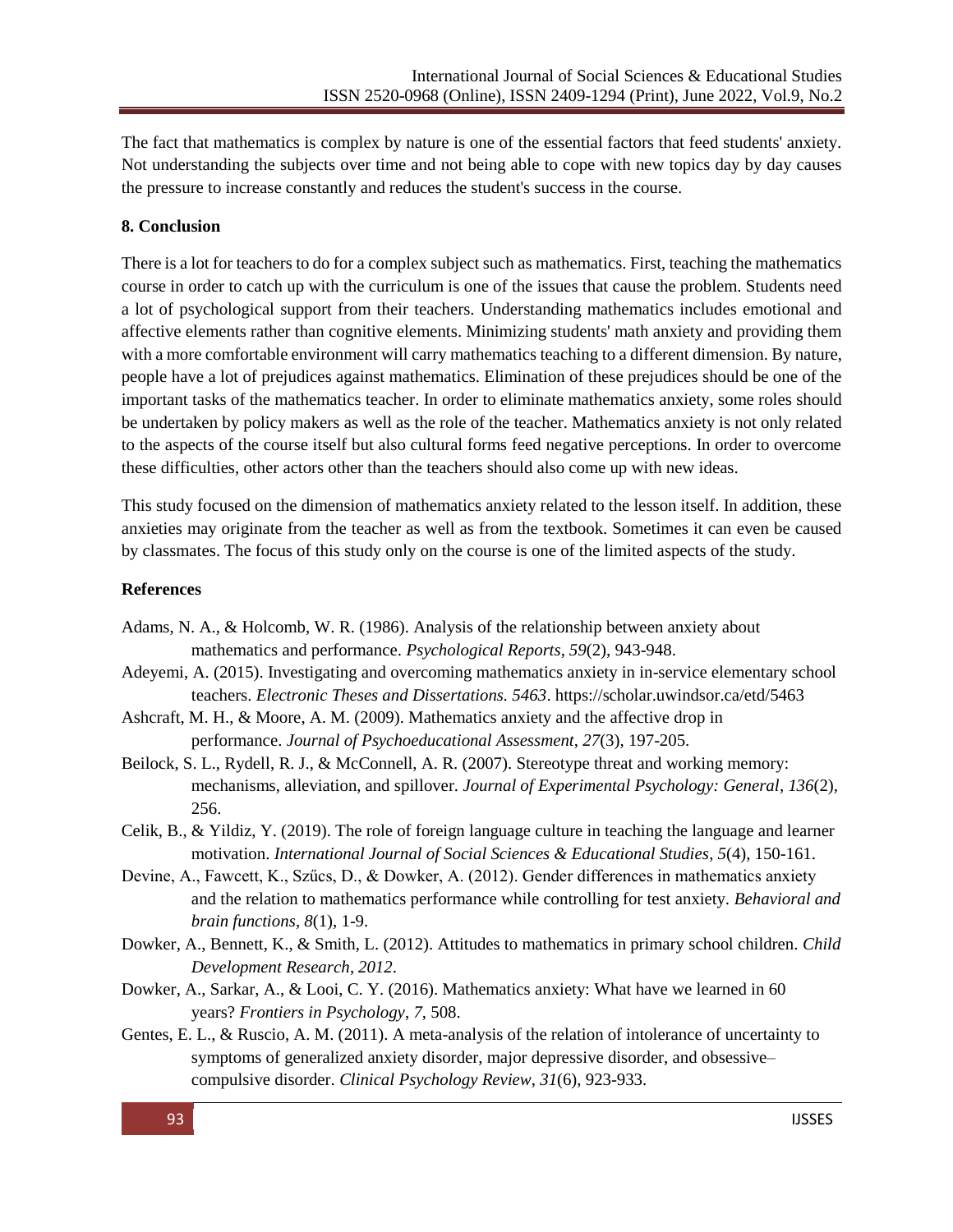- Gorman, J. M. (1996). Comorbid depression and anxiety spectrum disorders. *Depression and Anxiety*, *4*(4), 160-168.
- Hembree, R. (1990). The nature, effects, and relief of mathematics anxiety. *Journal for Research in Mathematics Education*, *21*(1), 33-46.
- Horwitz, A. V., & Wakefield, J. C. (2012). *All we have to fear: Psychiatry's transformation of natural anxieties into mental disorders*. Oxford University Press.
- Jackson, C. D., & Leffingwell, R. J. (1999). The role of instructors in creating math anxiety in students from kindergarten through college. *The Mathematics Teacher*, *92*(7), 583-586.
- Khan, N. U. S., & Yildiz, Y. (2020). Impact of intangible characteristics of universities on student satisfaction. *Amazonia Investiga*, *9*(26), 105-116.
- Kruger, J., & Dunning, D. (1999). Unskilled and unaware of it: how difficulties in recognizing one's own incompetence lead to inflated self-assessments. *Journal of Personality and Social Psychology*, *77*(6), 1121.
- Li, Q., Cho, H., Cosso, J., & Maeda, Y. (2021). Relations between students' mathematics anxiety and motivation to learn mathematics: a meta-analysis. *Educational Psychology Review*, *33*(3), 1017-1049.
- Maloney, E. A., Sattizahn, J. R., & Beilock, S. L. (2014). Anxiety and cognition. *Wiley Interdisciplinary Reviews: Cognitive Science*, *5*(4), 403-411.
- Mata, M. D. L., Monteiro, V., & Peixoto, F. (2012). Attitudes towards mathematics: Effects of individual, motivational, and social support factors. *Child Development Research*, *2012*.
- Mart, C.T. (2021). Literature-Based instruction: A worthwhile approach for the mastery of a second language. *The Southeast Asian Journal of English Language Studies, 27*(2), 49-61. http://doi.org/10.17576/3L-2021-2702-04
- Mitchell, C. (1987). *Math anxiety: what it is and what to do about it*. Action Press (AZ).
- Moulding, R., & Kyrios, M. (2006). Anxiety disorders and control-related beliefs: The exemplar of obsessive–compulsive disorder (OCD). *Clinical Psychology Review*, *26*(5), 573-583.
- Nesse, R. (1999). Proximate and evolutionary studies of anxiety, stress, and depression: synergy at the interface. *Neuroscience & Biobehavioral Reviews*, *23*(7), 895-903.
- Park, D., Ramirez, G., & Beilock, S. L. (2014). The role of expressive writing in math anxiety. *Journal of Experimental Psychology: Applied*, *20*(2), 103.
- Perrotta, G. (2019). Panic disorder: definitions, contexts, neural correlates, and clinical strategies. *Current Trends in Clinical & Medical Sciences*, *1*.
- Punaro, L., & Reeve, R. (2012). Relationships between 9-year-olds' math and literacy worries and academic abilities. *Child Development Research*, *2012*.
- Serin, H. (2020). The impact of technology-aided instruction on the motivation of geometry learners. *International Journal of Social Sciences & Educational Studies*, *7*(3), 63-72.
- Spelke, E. S. (2005). Sex differences in intrinsic aptitude for mathematics and science? a critical review. *American Psychologist*, *60*(9), 950.
- Thomson, S., Lokan, J., Lamb, S. ve Ainley, J. (2003). *Lessons from the third international mathematics and science study.* TIMSS Australia Monograph Series Australian Council for Educational Research.